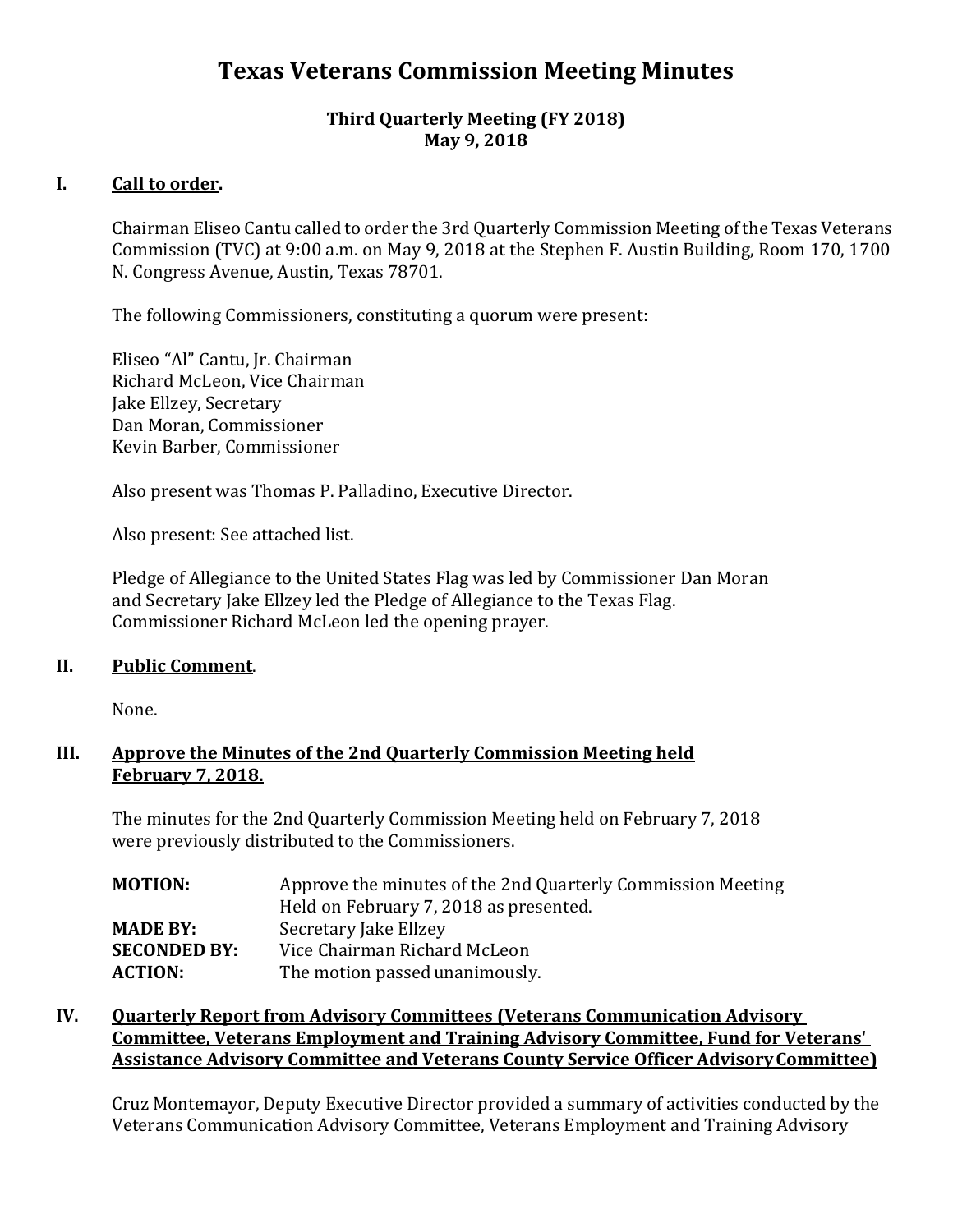Committee, Fund for Veterans Assistance Advisory Committee and the Veterans County Service Officer Advisory Committee since their last report to the Commission.

#### **V. Report, presentation and/or action on Appropriation Year2018 Second Quarter Operating Statement.**

Michelle Nall, Chief Financial Officer, provided a summary of the method of finance and expenditure on each program for the 2nd Quarter of FY2018 ending on February 28, 2018. There were no issues and budget is on target at this time.

# **VI. Report, presentation and/or action regarding Proposed New Administrative Rule 40 TAC Chapter 461, Subchapter B. Veterans Education Excellence Recognition Award (VEERA) Network.**

Cruz Montemayor, Deputy Executive Director provided a summary of proposed Amendments to Administrative Rule 40 TAC Chapter 461. VEERA. Commission staff coordinated its review of the proposed new rules with members of The Council of Public University Presidents and Chancellors, the Texas Association of Community Colleges, and Texas Higher Education Coordinating Board. The new rules are proposed as a result of this collaborative review.

| <b>MOTION:</b>      | Approve the Proposed New Administrative Rule 40 |
|---------------------|-------------------------------------------------|
|                     | TAC, Chapter 461, VEERA Network.                |
| <b>MADE BY:</b>     | Vice Chairman Richard McLeon                    |
| <b>SECONDED BY:</b> | <b>Commissioner Daniel Moran</b>                |
| <b>ACTION:</b>      | The motion passed unanimously.                  |

# **VII. Report, presentation and/or on Adoption of Amended Administrative Rules: 40 TAC, Chapter 450, Veterans County Service Officers Certificate of Training §450.1, 450.3 and 450.5.**

Madeleine Connor, General Counsel provided a summary of Adoption of Amended Administrative Rules 40 TAC, Chapter 450, Veterans County Service Officers Certificate of Training. The Texas Veterans Commission (commission) published notice of the proposed amended rules to 40 TAC, Chapter 450, Veterans County Service Officers Certificate of Training: §§450.1, 450.3 and 450.5. The proposed amended rules were published in the February 23, 2018, issue of the *Texas Register*  at 43 TexReg 1033 commission. The commission received no comments in response to the amended rules.

| <b>MOTION:</b>      | Approve the Adoption of Amended Administration Rules: 40 TAC, Chapter       |
|---------------------|-----------------------------------------------------------------------------|
|                     | 450. Veterans County Service Officers Certificate of Training §450.1, 450.3 |
|                     | and 450.5.                                                                  |
| <b>MADE BY:</b>     | Secretary Jake Ellzey                                                       |
| <b>SECONDED BY:</b> | Vice Chairman Richard McLeon                                                |
| <b>ACTION:</b>      | The motion passed unanimously.                                              |

# **VIII. Report, presentation and/or action on Adoption of Amended Administrative Rules: 40 TAC Chapter 451, Veterans County Service Officers Accreditation §§451.1 and 451.3.**

Madeleine Connor, General Counsel provided a summary of Adoption of Amended Administrative Rules 40 TAC, Chapter 451, Veterans County Service Officers Accreditation. The amended rules are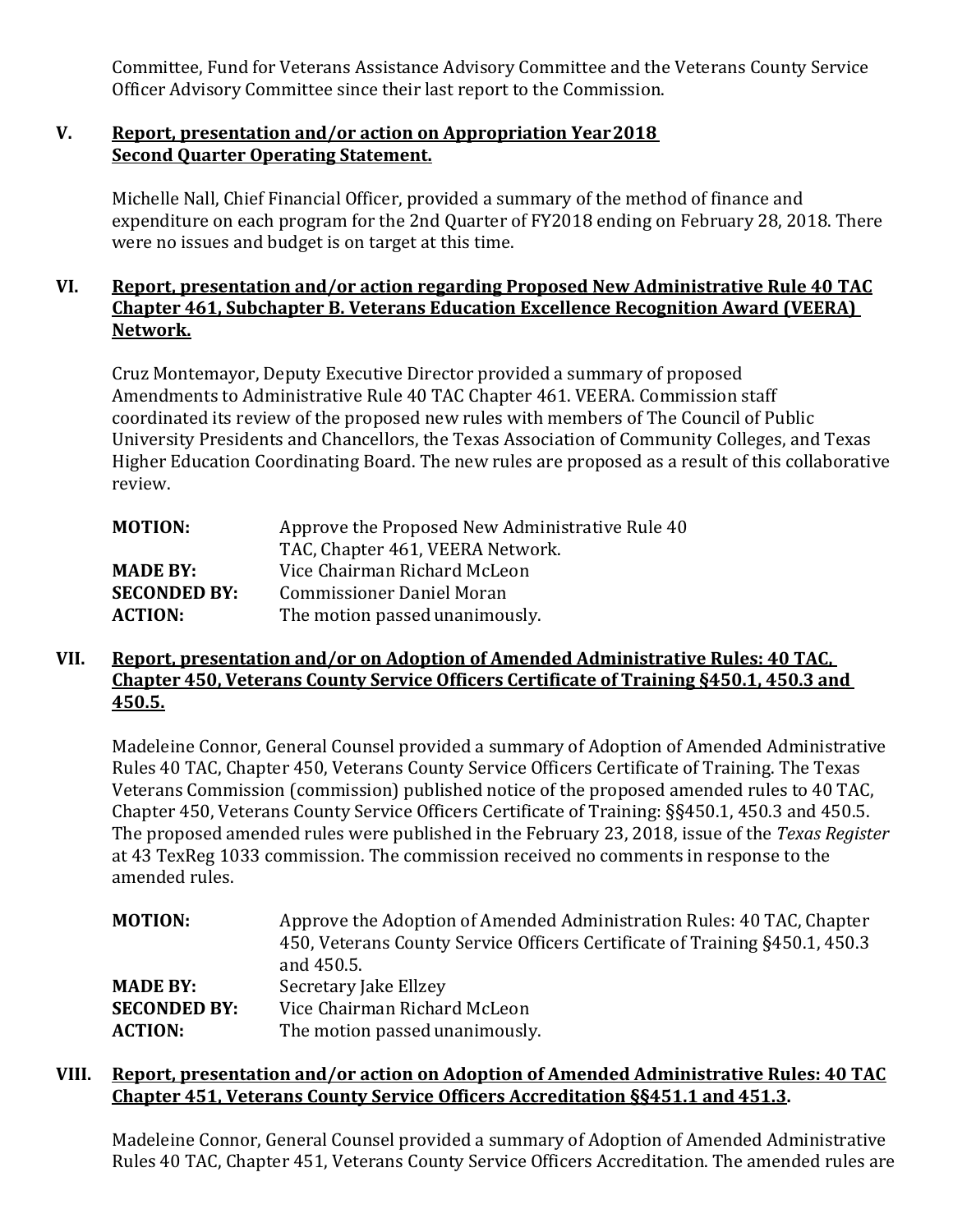adopted under Texas Government Code §434.010, which provides the Texas Veterans Commission with the authority to establish rules that it considers necessary for the effective administration of the agency; and Texas Government Code §434.038, which authorizes the commission to establish rules governing the training and certification for Veteran County Service Officers and Assistant Veterans County Service Officers.

| MOTION:             | Approve the Proposed Amendments to Administrative Rules 40 TAC, Chapter |
|---------------------|-------------------------------------------------------------------------|
|                     | 451, Veterans County Service Officers Accreditation.                    |
| <b>MADE BY:</b>     | Vice Chairman Richard McLeon                                            |
| <b>SECONDED BY:</b> | <b>Commissioner Kevin Barber</b>                                        |
| <b>ACTION:</b>      | The motion passed unanimously.                                          |

## **IX. Report, presentation and/or action on Adoption of Administrative Rule: 40 TAC, Chapter 452, Administration General Provisions: §452.2.**

Madeleine Connor, General Counsel provided a summary of the Adoption of Administrative Rule: 40 TAC, Chapter 452, Administration General Provision 452.2. The proposed amended rule was published in the February 23, 2018, issue of the *Texas Register* at 43 TexReg 1037. The commission received no comments in response to the amended rule. The amended rule is adopted under Texas Government Code §434.010 which authorizes the commission to establish rules it considers necessary for its administration; and Texas Government Code Section §434.0101, granting the commission authority to establish rules governing the agency's advisory committees.

| <b>MOTION:</b>      | Approve the Adoption of Administrative Rule: 40 TAC, Chapter 452, |
|---------------------|-------------------------------------------------------------------|
|                     | Administration General Provisions: §452.2                         |
| <b>MADE BY:</b>     | Secretary Jake Ellzey                                             |
| <b>SECONDED BY:</b> | <b>Commissioner Dan Moran</b>                                     |
| <b>ACTION:</b>      | The motion passed unanimously.                                    |

# **X. Report, presentation and or action regarding acceptance of gifts.**

.

Chip Osborne, Director of Resource Management, provided a summary of gifts presented to the Texas Veterans Commission. Operation Supply Drop donated to the Women's Veteran Program \$500.00 and West Texas Counseling and Guidance donated \$200.00 to the Women's Veteran Program. A total of \$700.00.

| <b>MOTION:</b>      | Approve the acceptance of gift total of \$700.00 to the Women's Veteran |
|---------------------|-------------------------------------------------------------------------|
|                     | Program.                                                                |
| <b>MADE BY:</b>     | Commissioner Kevin Barber                                               |
| <b>SECONDED BY:</b> | <b>Commissioner Dan Moran</b>                                           |
| <b>ACTION:</b>      | The motion passed unanimously.                                          |
|                     |                                                                         |

# **XI. Report, presentation and or action regarding Internal Auditor contractservices for Fiscal Year 2019.**

Paula Ornelas, Contracts Manager, provided the report regarding the Internal Auditor Contract services of FY 2019. McConnel and Jones contract expired August 31, 2018, todaywe present you with 2 options. Option 1 is to direct the staff to renegotiate McConnel and Jones for 2019 or option 2 is to direct the initiate the RFP process to solicit competitive proposals for internal auditors. Staff recommendation is option 1, Commission would vote to direct the staff to renegotiate the contract renewal.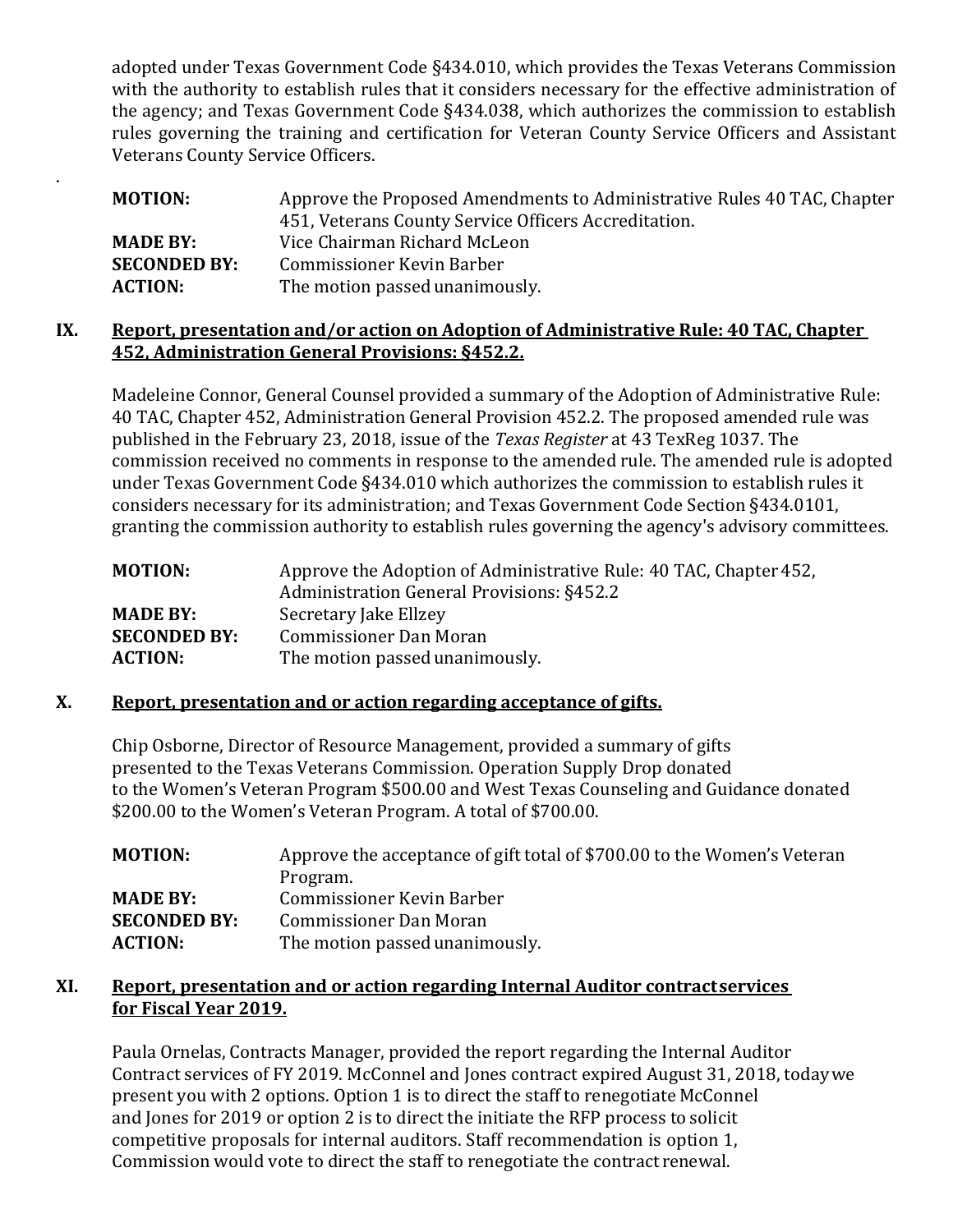| <b>MOTION:</b>      | Renew the contract of Internal Auditor to McConnel and Jones |
|---------------------|--------------------------------------------------------------|
|                     | for Fiscal Year 2019                                         |
| <b>MADE BY:</b>     | Secretary Jake Ellzey                                        |
| <b>SECONDED BY:</b> | Vice Chairman Richard McLeon                                 |
| <b>ACTION:</b>      | The motion passed unanimously.                               |

#### **XII. Report, presentation and or action by Veterans County Service Officer Advisory Committee Chairman requesting removal of a Committee Member.**

Ted Oats, VCSO Advisory Committee Chairman, presented his case in requesting the Removal of a Committee Member. Member in question does not meet the qualifications, he is a VCSO that works for an organization and accepts money for appeals which is a conflict of interest. Had a meeting with all members of the Advisory Committee and all agree there is a conflict of interest.

\*General Counsel Madeleine Connor suggests the commission take issue under advisement and discuss at the next committee meeting and should be discussed with legal counsel perhaps in executive session and any decision made in open session.

\*Chairman Cantu recommends tabling the issue until next commission meeting and look at the whole aspect.

| <b>MOTION:</b>      | Table the removal of a Committee Member until next Commission Meeting |
|---------------------|-----------------------------------------------------------------------|
| <b>MADE BY:</b>     | <b>Commissioner Dan Moran</b>                                         |
| <b>SECONDED BY:</b> | Secretary Jake Ellzey                                                 |
| <b>ACTION:</b>      | The motion passed unanimously.                                        |
|                     |                                                                       |

### **XIII. Report, presentation and or action regarding agency's 2019-2023 Strategic Plan.**

Justin Coleman, Government Relations Manager provided a summary concerning the agency's 2019-2023 Strategic Plan. Draft strategic plan is provided, we still have missing pieces of this plan, overall guidelines were sent from the Governor's office in March, since then we have been coordinating efforts. Went into detail on the following subject included in the Strategic Plan; Agency Goals and Action Plan, Redundancies and Impediments, and Budget Structure and Measure Definitions. Requesting approval to submit to the Governor's office after you have reviewed the final document, the due date is June  $8<sup>th</sup>$ .

\*Commissioners recommended a Special Meeting to approve the Agency's 2019-2013 Strategic Plan or to request from the Governor's office an extension until our next Quarterly Commission meeting in August 2018.

| <b>MOTION:</b>      | Request an extension on the Agency's 2019-2013 Strategic Plan from the<br>Governor's office until next Commission Meeting in August 2018. |
|---------------------|-------------------------------------------------------------------------------------------------------------------------------------------|
| <b>MADE BY:</b>     | Secretary Jake Ellzey                                                                                                                     |
| <b>SECONDED BY:</b> | <b>Commissioner Kevin Barber</b>                                                                                                          |
| <b>ACTION:</b>      | The motion passed unanimously.                                                                                                            |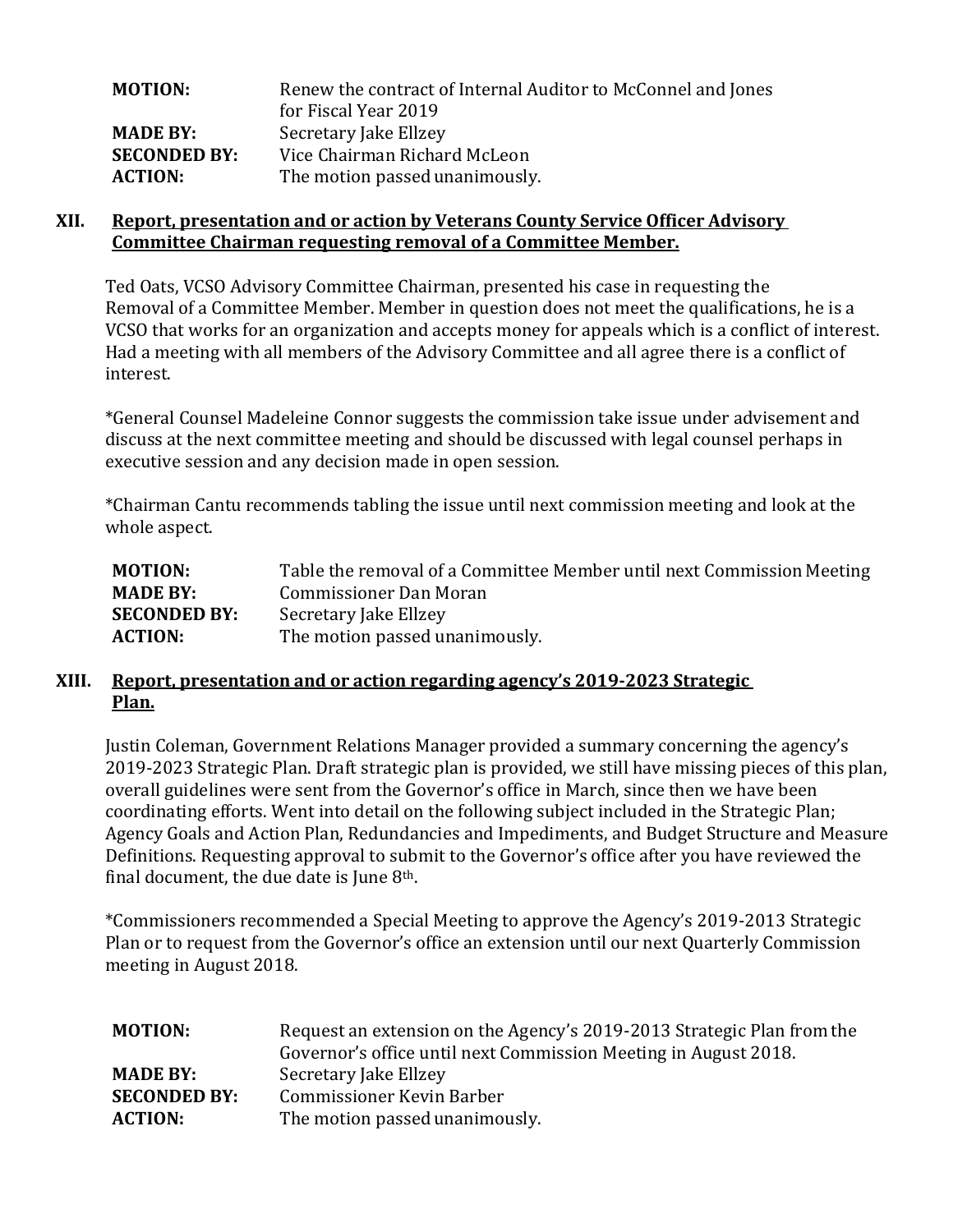# **XIV. Report, presentation and or action regarding recommendations for Fund for Veterans' Assistance grants:**

- **A. 2018-2019 General Assistance grants;**
- **B. 2018-2019 Housing for Texas Heroes grants;**
- **C. 2018-2019 Veterans Mental Health grants;**
- **D. 2018-2019 Veterans Treatment Court grants:**

# **E. 2018-2019 Veterans County Service Officer grant funding.**

Charles Catoe, Director of Funds for Veterans Assistance and Kerry Reyna, Chair of the FVA Advisory Committee provided a presentation for the General Assistance grants. Provided a list of applications that were recommended and not recommended by the advisory committee. RFAs were approved by Commissioners on August 2017 meeting. Applications were due October 26, 2017, receive 83 applications requesting over 16 million dollars with 10.7 million available for the award. Kerry Reyna expended on the election and voting process of the General Assistance grants.

| <b>MOTION:</b>      | Approve the recommendation for General Assistant grants |
|---------------------|---------------------------------------------------------|
| <b>MADE BY:</b>     | Vice Chairman Richard McLeon                            |
| <b>SECONDED BY:</b> | Commissioner Kevin Barber                               |
| <b>ACTION:</b>      | The motion passed unanimously                           |

 $*10:36$  am - 10-minute break  $*10:46$  am – Return from break

Charles Catoe, Director of Funds for Veterans Assistance and Kerry Reyna, Chair of the FVA Advisory Committee provided a presentation for the Housing for Texas Heroes grants. Provided a list of applications that were recommended and not recommended by the advisory committee. RFAs were approved by Commissioners on August 2017 meeting. Applications were due November 2, 2017, receive 34 total applications requesting over 9.5 million dollars and 6.2 million anticipated available for this award. Kerry Reyna expended on the election and voting process of the Housing for Texas Heroes grants.

| <b>MOTION:</b>      | Approve the recommendation for Housing for Texas Heroes grants |
|---------------------|----------------------------------------------------------------|
| <b>MADE BY:</b>     | <b>Commissioner Dan Moran</b>                                  |
| <b>SECONDED BY:</b> | Vice Chairman Richard McLeon                                   |
| <b>ACTION:</b>      | The motion passed unanimously                                  |

Charles Catoe, Director of Funds for Veterans Assistance and Kerry Reyna, Chair of the FVA Advisory Committee provided a presentation for the Veterans Mental Health grants. Provided a list of applications that were recommended and not recommended by the advisory committee. RFAs were approved by Commissioners on August 2017 meeting. Applications were due November 2, 2017, receive 45 total applications requesting total of 9.6 million dollars and 6.3 million anticipated available for this award. Kerry Reyna expended on the election and voting process of the Veterans Mental Health grants.

| <b>MOTION:</b>      | Approve the recommendation for Veterans Mental Health grant |
|---------------------|-------------------------------------------------------------|
| <b>MADE BY:</b>     | Secretary Jake Ellzey                                       |
| <b>SECONDED BY:</b> | Vice Chairman Richard McLeon                                |
| <b>ACTION:</b>      | The motion passed 3 ayes 1 nay                              |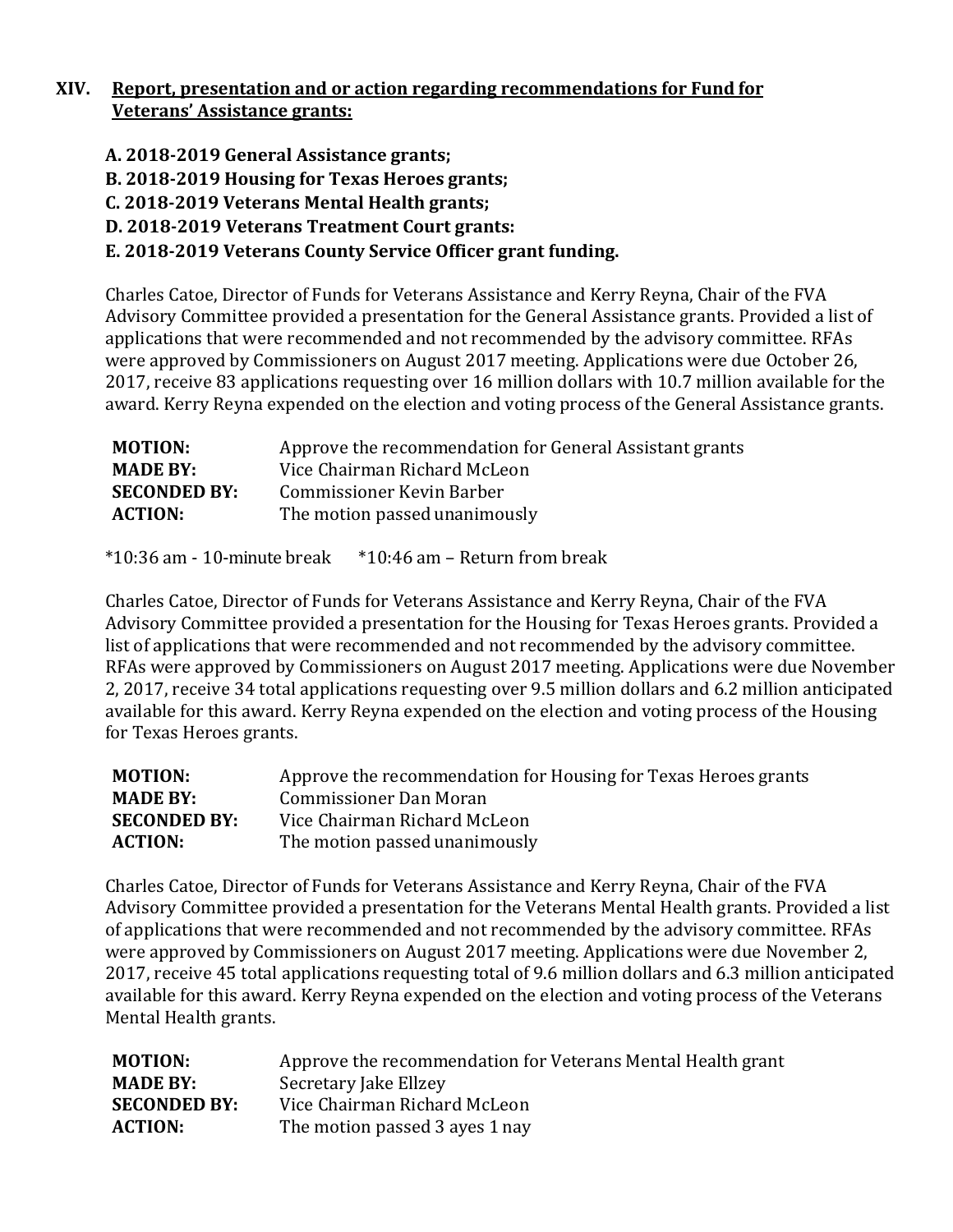Charles Catoe, Director of Funds for Veterans Assistance and Kerry Reyna, Chair of the FVA Advisory Committee provided a presentation for the Veterans Treatment Court grants. Provided a list of applications that were recommended and not recommended by the advisory committee. RFAs were approved by Commissioners on August 2017 meeting. Applications were due November 2, 2017, receive 17 total applications requesting total of 2.9 million dollars and 1.9 million anticipated available for this award. Kerry Reyna expended on the election and voting process of the Veterans Treatment Court grants.

| <b>MOTION:</b>      | Approve the recommendation for Veterans Treatment Court grants |
|---------------------|----------------------------------------------------------------|
| <b>MADE BY:</b>     | Commissioner Dan Moran                                         |
| <b>SECONDED BY:</b> | Vice Chairman Richard McLeon                                   |
| <b>ACTION:</b>      | The motion passed unanimously                                  |

Charles Catoe, Director of Funds for Veterans Assistance and Kerry Reyna, Chair of the FVA Advisory Committee provided a presentation for the Veterans County Service Officer grants. Texas Government Code §434.017(c-3) and amended §434.017(d) requiring the Commission to adopt rules governing the award of grants to veterans county service offices. 4 applications were received that identified the VCSO as the project coordinator qualifying them for this funding. Requesting total of 830,000 dollars and 1.3 million anticipated available for this award which is the 5% of the total amount by law. Kerry Reyna expended on the election and voting process of the Veterans County Service Officer grants.

| <b>MOTION:</b>      | Approve the recommendation for approve all 4 applications for Veterans |
|---------------------|------------------------------------------------------------------------|
|                     | County Service Officer grants                                          |
| <b>MADE BY:</b>     | Chairman Eliseo Cantu                                                  |
| <b>SECONDED BY:</b> | Vice Chairman Richard McLeon                                           |
| <b>ACTION:</b>      | The motion passed unanimously                                          |

# **XV. Report, presentation and/or action regarding Executive Director Report.**

Thomas Palladino, Executive Director, provided a report on the agency's priorities and activities over the last quarter. Mr. Palladino noted all his meetings and events he has attended to include relationships with the Veterans Administration. We were briefed by the Veteran Benefits Administration on the new Rapid Appeals Modernization Program (RAMP) at the Frank Tejeda Clinic. Chairman Cantu and I testified at the Sunset Advisory Commission Hearing on April 25, 2018. Our testimony focused on the agency response to the staff report and we answered the Sunset Commissioner's questions concerning the report and our implementation of the recommendations

# **XVI. Report, presentation and/or action regarding Agency Programs and Division.**

The Commissioners reviewed the Quarterly Program Reports that were previously provided. Directors were provided the opportunity to brief the Commission on any new items or highlight significant items that occurred within their program or division.

**Shawn Deabay**, Director of Program Operations, reported on Program Manuals have all manuals completed before sunset and staff can use as a tool for oncoming staff. Thank the training team for their effort in putting together the programs.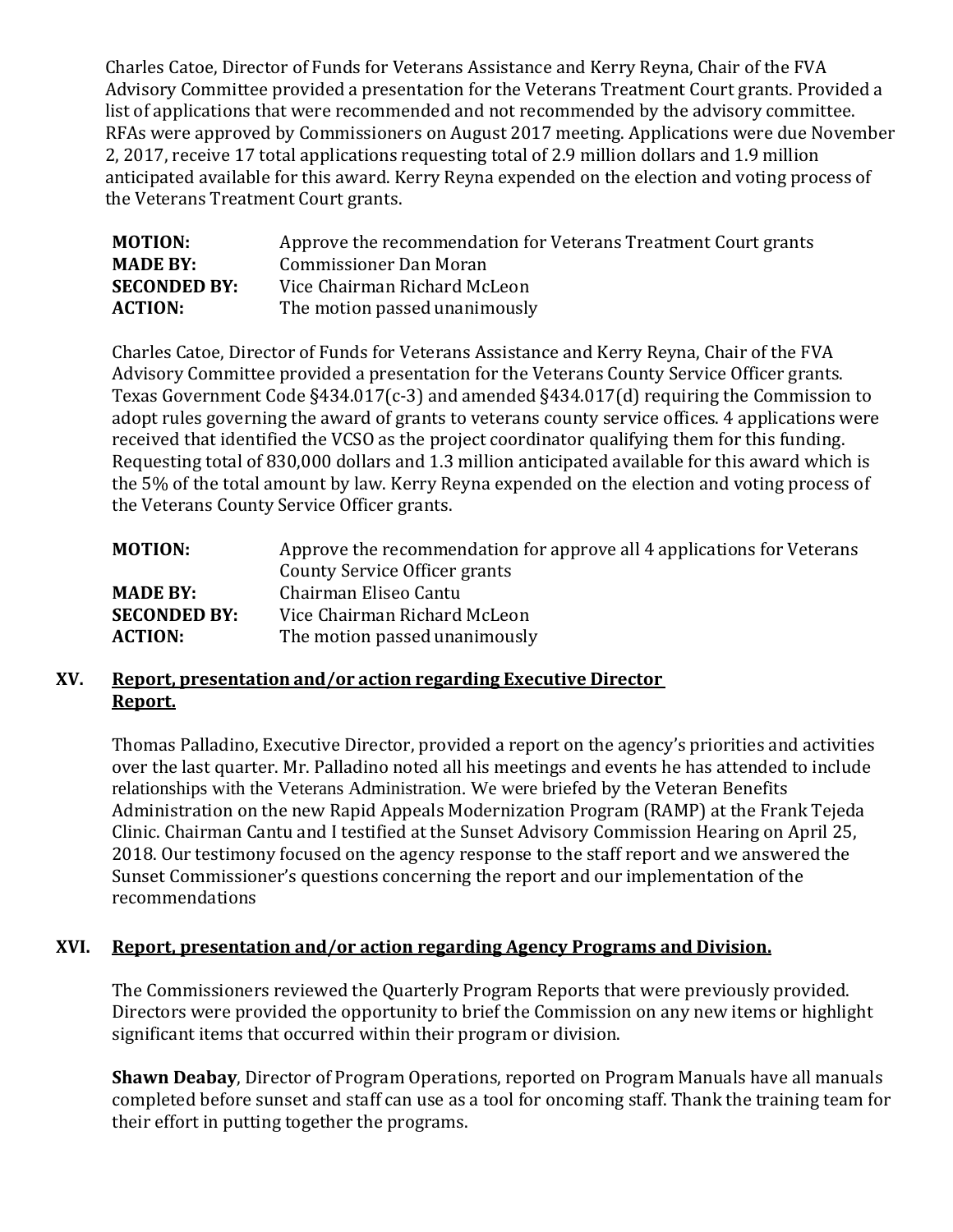All programs are developing their own annual operation and training plan based upon internal analysis of performance, needs assessments, and customer surveys which will prioritize their services and meet the needs of our customers and our employees.

**Ann Baker**, Manager Woman Veterans Program, brief about the 1st Annual Women Veteran Day in Austin TX on June 12th at the State Capital on the south steps. Also present and will be recognized is a WWII Women Veteran local Austenite.

**Robyn Provost**, Manager Veteran Entrepreneur Program, provided an update on the SB1049 Discharge status for Veteran Owned business program, Ensure timely turnaround for SB 1049 verification requests and code generation. As of January 1, 2016, there is now 326,000 veteran owned business in the state of Texas.

\*\*Motion was recommended to excuse Commissioner Jake Ellzey from the meeting due to an urgent matter, the motion passed unanimously.

B. **Chip Osborne**, Director of Resource Management, reported that during the May timeframe TVC leadership met in a room with VES counselors concern about pay salaries, also from our internal audit it was identified that employees are dissatisfied with pay. Good news is that I have to report is that 211 employees received an equitable adjustment, this was collaboration of HR, Finance and all of the program directors and managers.

**Glenn Tramel**, Director of Human Resources Department, provided his report on transition to CAPPS is going to replace our legacy system. Our policies and procedure will change and everything we do administratively, to include Timesheet, Travel and Pay and will be getting us out of using paper. Will be providing 7-week user training for at headquarters before the launch on Monday July 16th.

**Elaine Zavala, Manager**, Communications and Outreach reported on past and upcoming events, Chairman Cantu assisted in presenting the 2017 Excellence in Media award to News 4 San Antonio San Antonio reporter Delaine Mathieu for her story "Onward 2 Opportunity" exemplifies excellence in reporting that fosters public understanding of Texas veterans' issues. The 2018 Excellence in Media Award is now open. Film writing workshop was organized with the New York film academy for veterans interested. Upcoming items include check presentation will be coming up this summer. Updated booklets presented to the commissioners.

C. **Cruz Montemayor**, Deputy Executive Director, provided and update regarding audit. Covered 3 items concerning Sunset, did an outstanding job. We also receive a briefing on the SAO audit, and the findings show that we did really well.

**Tish McCollough**, Manager Veterans Mental Health Program, highlighted that in coordination with HHSC will be conducting a Mental Health Summit on June  $7<sup>th</sup>$  in Pflugerville, TX. Intent of this summit is to identify areas of need in the state of mental health care for veterans and their families.

**Justin Coleman**, Manager, Government Relations, coordinated the 2018 TVC collaborative forum on March 8 that had over 110 attendees that include other state agencies, service organizations as well as VA and TVC staff. It was aimed to further coordinate efforts to improve service delivery and data sharing within those entities and service to the veterans. Visited Senator Rodriguez and Representative Blanco in their district offices in El Paso. Shawn Deabay, Cruz Montemayor and myself were there to recognize Prudential Financial, Inc with the 2017 Veteran Partnership Award.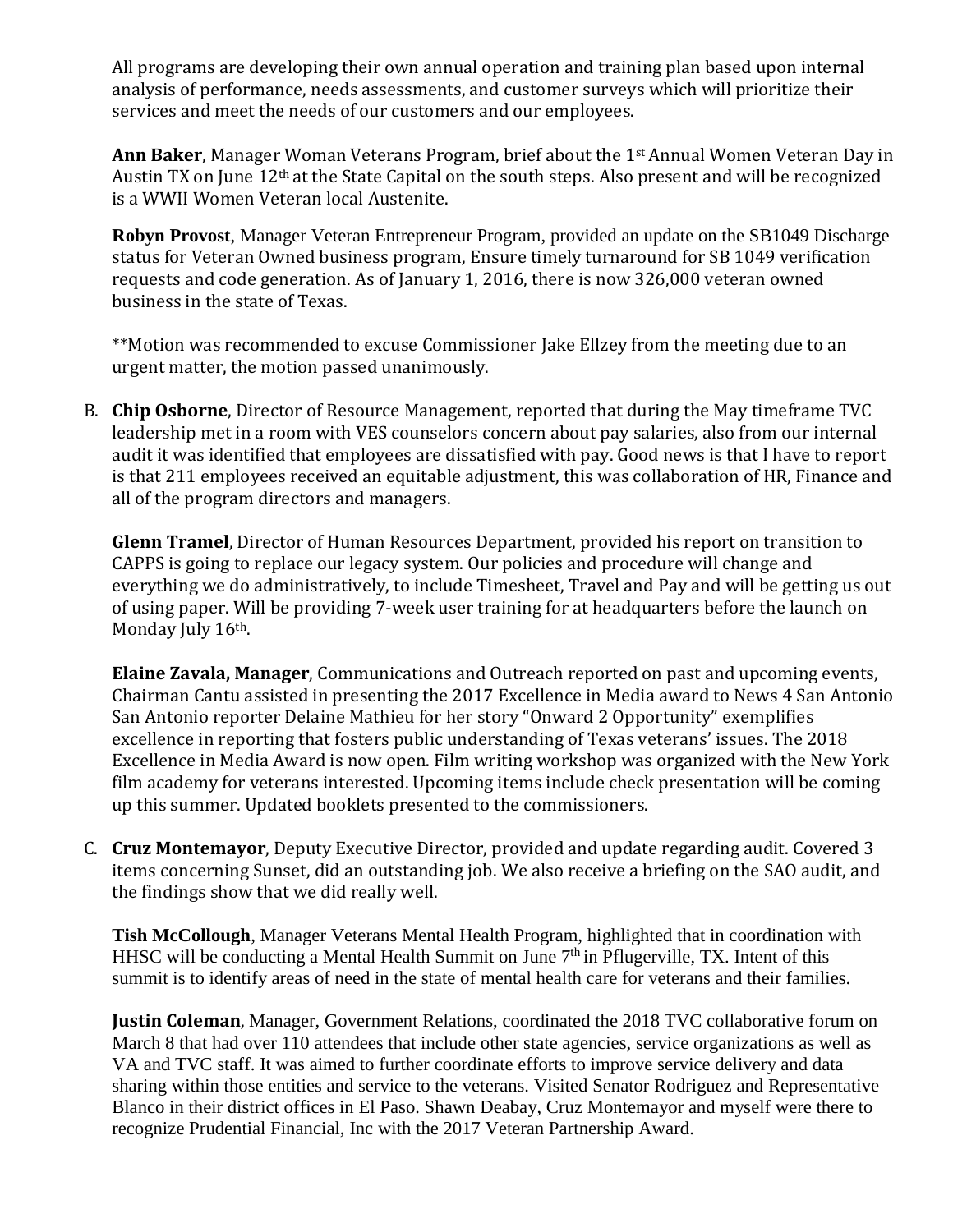#### **XII. Executive Session.**

None.

## **XIII. Discussion and take possible action on the items considered in Executive Session.**

There were no items to take action on.

#### **XIV. Discussion to set date, time, and location of next Commission Meeting**

The Commission agreed for the 4th Quarterly Commission Meeting of FY18 be held on Wednesday, August 9, 2018 at 9:00 a.m. at the Stephen F. Austin Building, room 170.

#### **XV. Adjournment.**

Chairman Cantu asked each Commissioner for any closing remarks. Vice Chairman Scott addressed his retirement and appreciation of the Commissioners and TVC Staff. Each Commissioner extended their gratitude to Texas Veterans Commission staff for all their support and hard work in serving our Texas Veterans. Chairman Cantu provided closing remarks as well.

Chairman Cantu adjourned the meeting at 12:40 p.m.

Minutes Approved by:

 $DCD$ Eliseo "Al" Cantu, Jr., Chairman